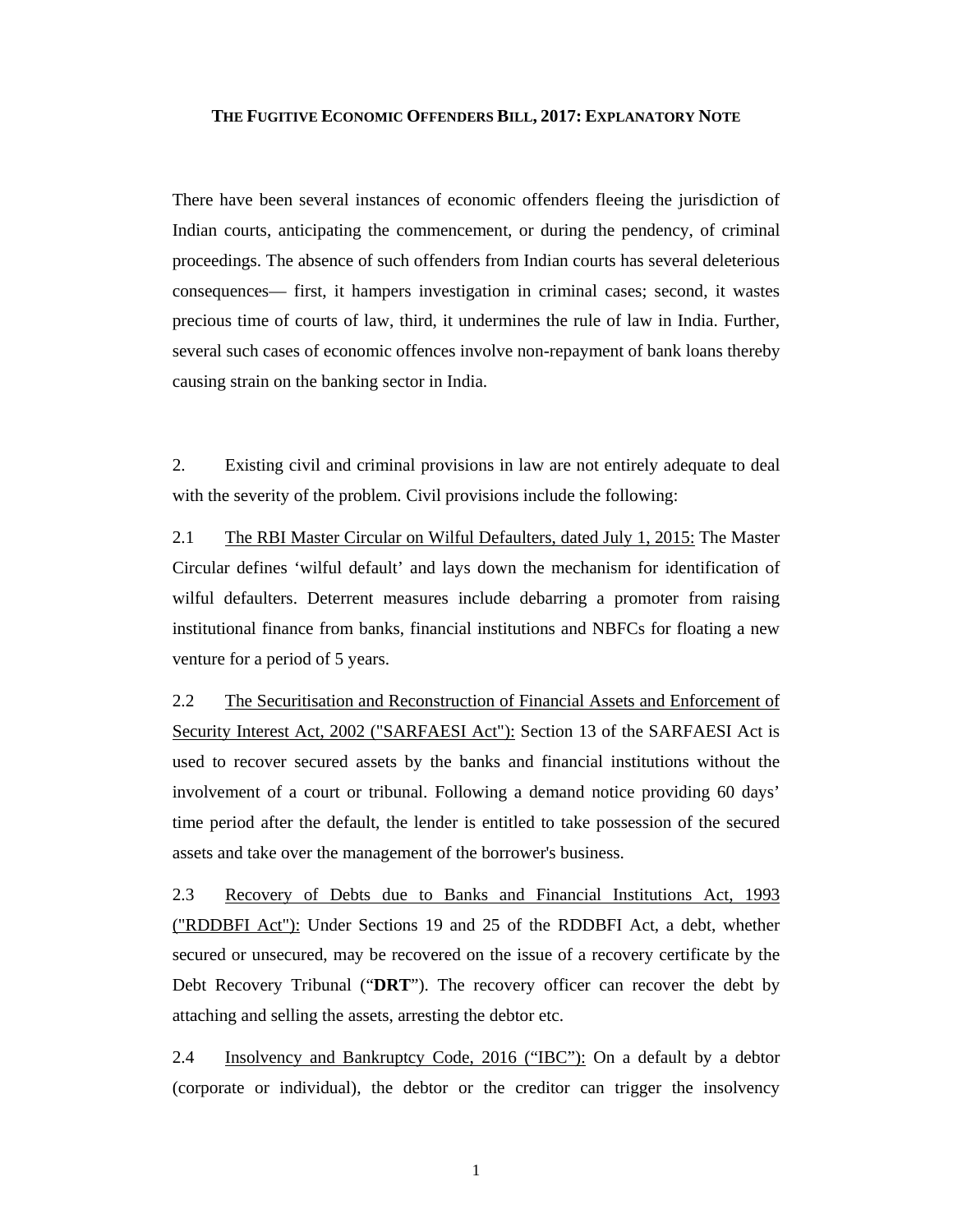resolution process, which involves restructuring of the debts through formulation of a repayment plan. If the plan fails, the liquidation / bankruptcy process is triggeredinvolves selling of the assets of the debtor to repay the creditors, as per the priority prescribed in the IBC.

3. The civil provisions deal with the issue of non-repayment of debt. While effective in serving this purpose, they make no special provisions to deal either with: (a) high-value offenders; (b) those who might have absconded from India when any criminal case is pending. In case of such absconders, the general provision pertaining to "proclaimed offenders" under Section 82 of the Code of Criminal Procedure, 1973 may be used. Under Section 82 of the Code, a criminal court can publish a proclamation if it has reason to believe that a person against whom a warrant has been issued is absconding. Persons accused of serious offences listed in Section 82  $(4)$ , can be declared a 'proclaimed offender' after such inquiry as the Court deems fit. Under Section 83, property of the person against whom proclamations is issued within the district may be attached. If the property is outside the district, the concerned district magistrate must endorse the attachment.

4. However this provision has certain key drawbacks when applied to high-value economic offenders. In large defaults, criminal proceedings are likely to be in several criminal courts across the country where assets are located. This multiplicity of proceedings may lead to conflicting orders of attachment by different courts. Second, a court is unlikely to attach property outside its jurisdiction in the first place without the procedure for endorsement being followed. If followed, the same is timeconsuming. As a result of such delays, such offenders can continue to remain outside the jurisdiction of Indian courts for a considerable period of time.

5. The Prevention of Money Laundering Act, 2002 ("PMLA Act") provides for confiscation of property derived from or involved in money laundering of proceeds of

 1 Section 302, 304, 364, 367, 382, 392, 393, 394, 395, 396, 397, 398, 399, 400, 402, 436, 449, 459 or 460 of the Indian Penal Code (45 of 1860).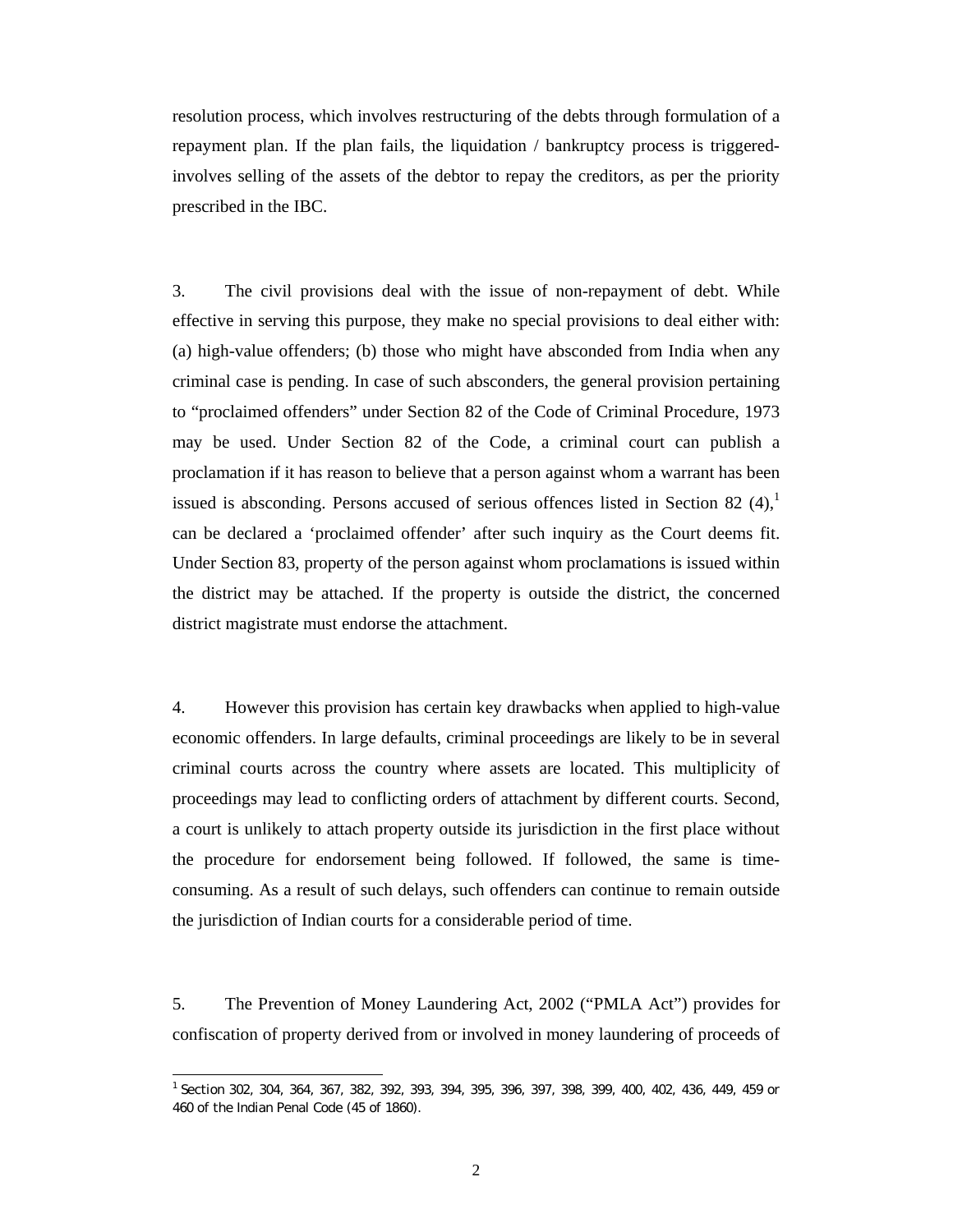crime of a scheduled offence. The Enforcement Directorate is entitled to provisionally attach the property of the defaulter pending trial subject to confirmation by the adjudicating authority and appeal. On conviction in the trial, the property stands confiscated, free from all encumbrances, to the Central Government. However the provision for confiscation being available consequent to the conclusion of trial can rarely be used expeditiously. Further, the purpose for such confiscation is as punishment for the offence committed and not strictly as a deterrent for any absconding accused to return to India.

6. In order to address these lacunae and lay down measures to deter economic offenders from evading the process of Indian law by remaining outside the jurisdiction of Indian courts, the Fugitive Economic Offenders Bill, 2017 ("the Bill") is being proposed. The Bill makes provisions for a court of law ('Special Court' under PMLA Act) to declare a person a Fugitive Economic Offender. A Fugitive Economic Offender is a person who has an arrest warrant issued in respect of a scheduled offence and who leaves or has left India so as to avoid criminal prosecution, or refuses to return to India to face criminal prosecution. A scheduled offence refers to a list of economic offences contained in the Schedule to this Bill. Further, in order to ensure that courts are not over-burdened with such cases, only those cases where the total value involved in such offences is 100 crore rupees or more, is within the purview of this Bill.

7. On such declaration, two consequences will ensue: First, any property that is a proceed of crime that the person is accused of, as well as any property owned by such person in India shall stand confiscated and vested in the Government of India free from all encumbrances. Second, at the discretion of any Court, such person or any company where he is a promoter or key managerial personnel or majority shareholder, may be disentitled from bringing forward or defending any civil claim. If at any point of time in the course of the proceeding prior to the declaration however, the alleged Fugitive Economic Offender returns to India and submits to the appropriate jurisdictional Court, proceedings under this Act would cease by law.